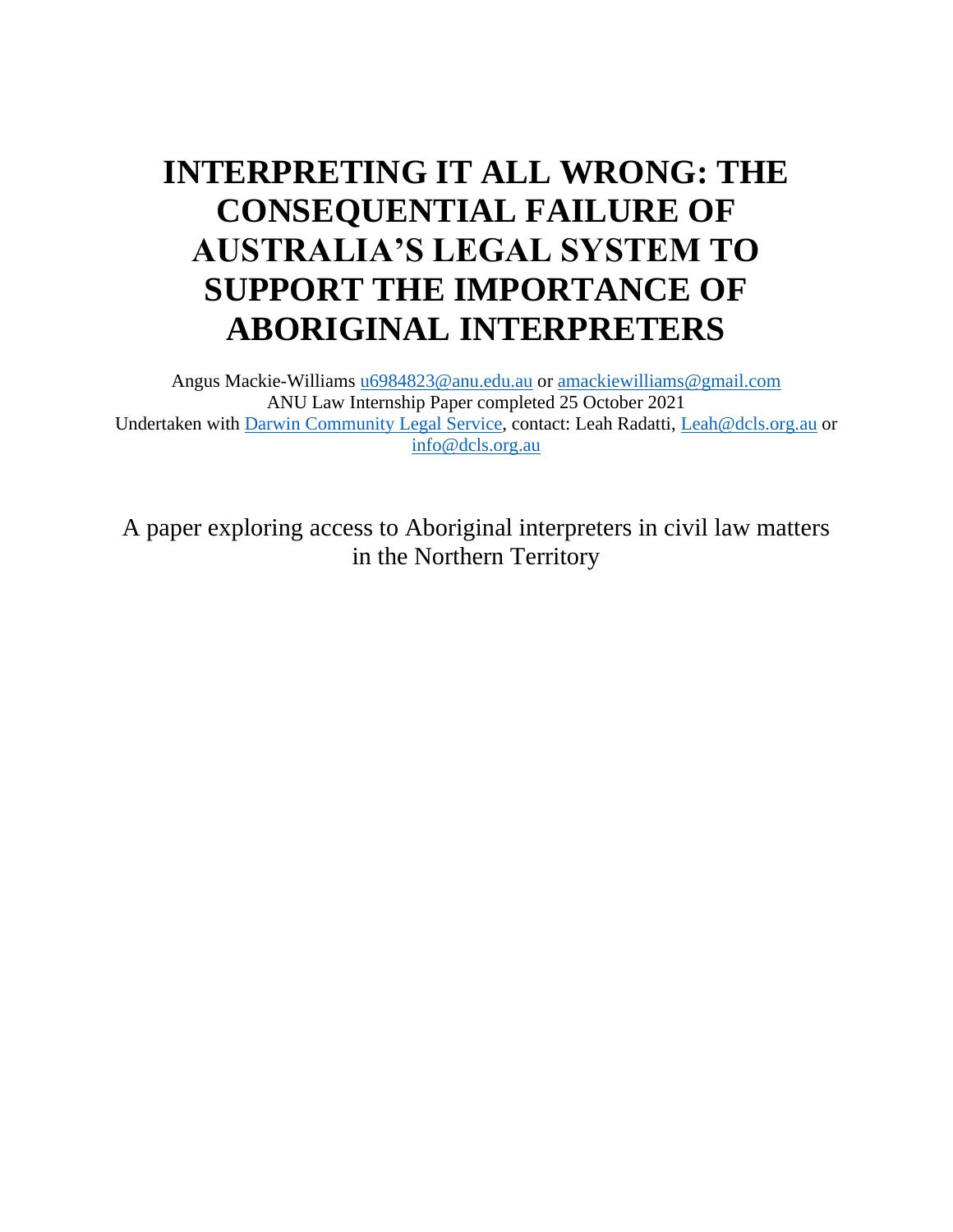*I would like to thank the wonderful support and ongoing assistance of my supervisor, Leah Radatti, and Judy Harrison, Principal Solicitor at Darwin Community Legal Service.* 

*I further wish to acknowledge and pay my respects to the traditional custodians of the land upon which this paper was written, the Ngunnawal people. I extend this acknowledgement to the Larrakia peoples, the traditional owners of the Darwin region upon which the Darwin Community Legal Service is located, and to all First Nations peoples throughout Australia. Sovereignty was never ceded; this land was and always will be Aboriginal land.*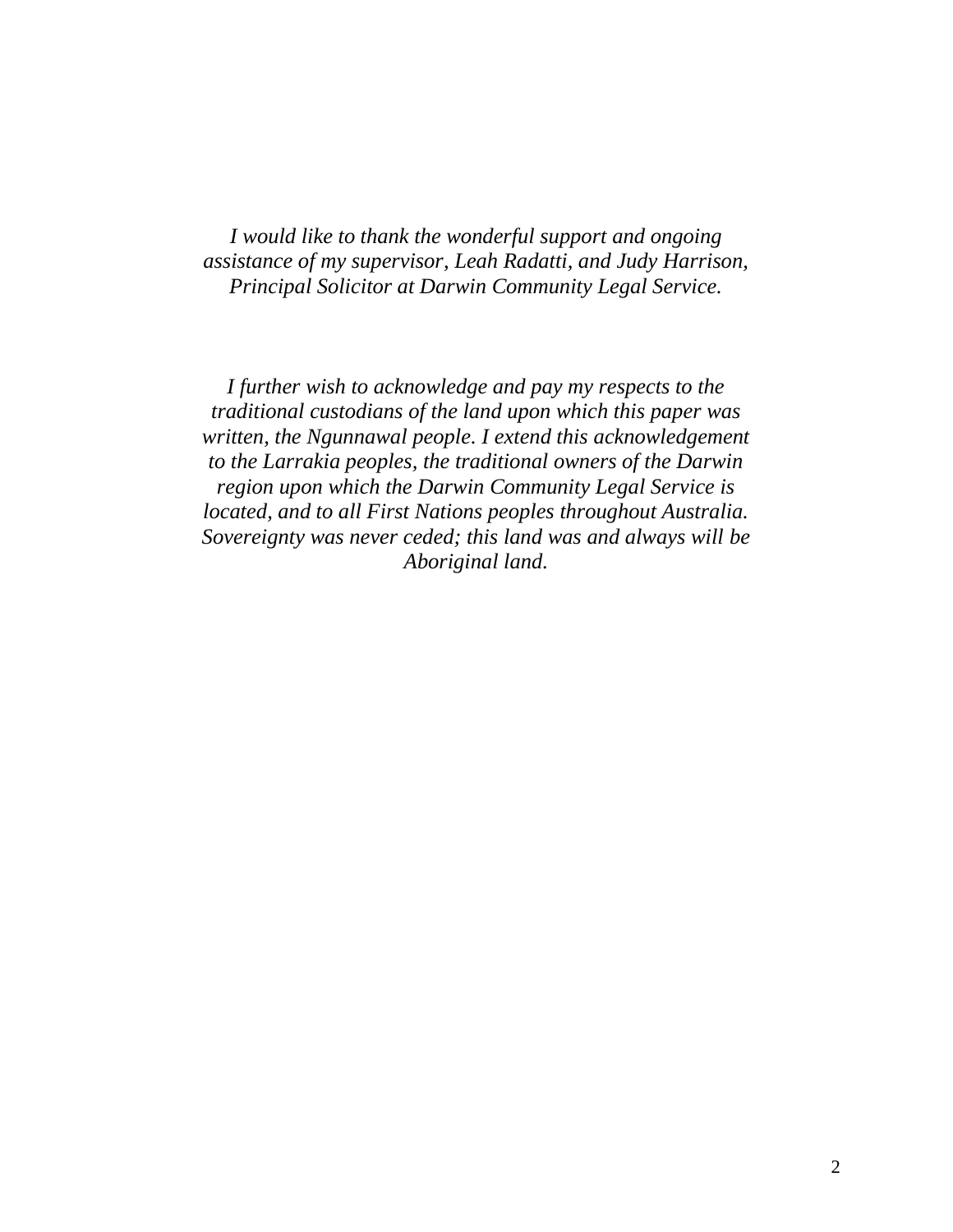| I            | <b>INTRODUCTION</b>                                                                                                                                                                                                                                                                                                                                |                              |
|--------------|----------------------------------------------------------------------------------------------------------------------------------------------------------------------------------------------------------------------------------------------------------------------------------------------------------------------------------------------------|------------------------------|
| $\mathbf H$  | <b>UNDERSTANDING THE ISSUE</b>                                                                                                                                                                                                                                                                                                                     |                              |
| Ш            | <b>BARRIERS TO ACCESSING ABORIGINAL INTERPRETERS IN THE NT</b>                                                                                                                                                                                                                                                                                     | 7                            |
| A            | On the Interpreter's End<br><b>Limited Tertiary Education Opportunities</b><br>1<br>Limited Number of NAATI-Certified Interpreters for Aboriginal Languages<br>2<br>3<br>Limited Training for Interpreters in Legal Settings<br>4<br><b>Remoteness</b><br>5<br>The Consequence: Limited Access to Available and Qualified Aboriginal Interpreters? | 7<br>8<br>8<br>9<br>10<br>11 |
| B            | <b>On the Courts' End</b><br>The NT's Interpreter Protocols<br>1<br>$\overline{c}$<br>The Shortcomings of the Existing Interpreter Protocols                                                                                                                                                                                                       | 11<br>11<br>12               |
| $\bf{IV}$    | <b>WHERE DOES THE RESPONSIBILITY LIE?</b>                                                                                                                                                                                                                                                                                                          | 13                           |
| V            | <b>IMPROVING ACCESS TO ABORIGINAL INTERPRETERS IN THE NT</b>                                                                                                                                                                                                                                                                                       | 14                           |
| $\mathbf{A}$ | <b>Legal Institutions</b><br>Court-Run Interpreter Training in Legal Settings                                                                                                                                                                                                                                                                      | 14<br>14                     |
| B            | <b>Political Institutions</b><br>Legislative Change<br>1<br>'Specific and Targeted Investment' and Further Support for Interpreting in Indigenous Languages<br>2                                                                                                                                                                                   | 14<br>14<br>15               |
| VI           | <b>CONCLUSION</b>                                                                                                                                                                                                                                                                                                                                  | 16                           |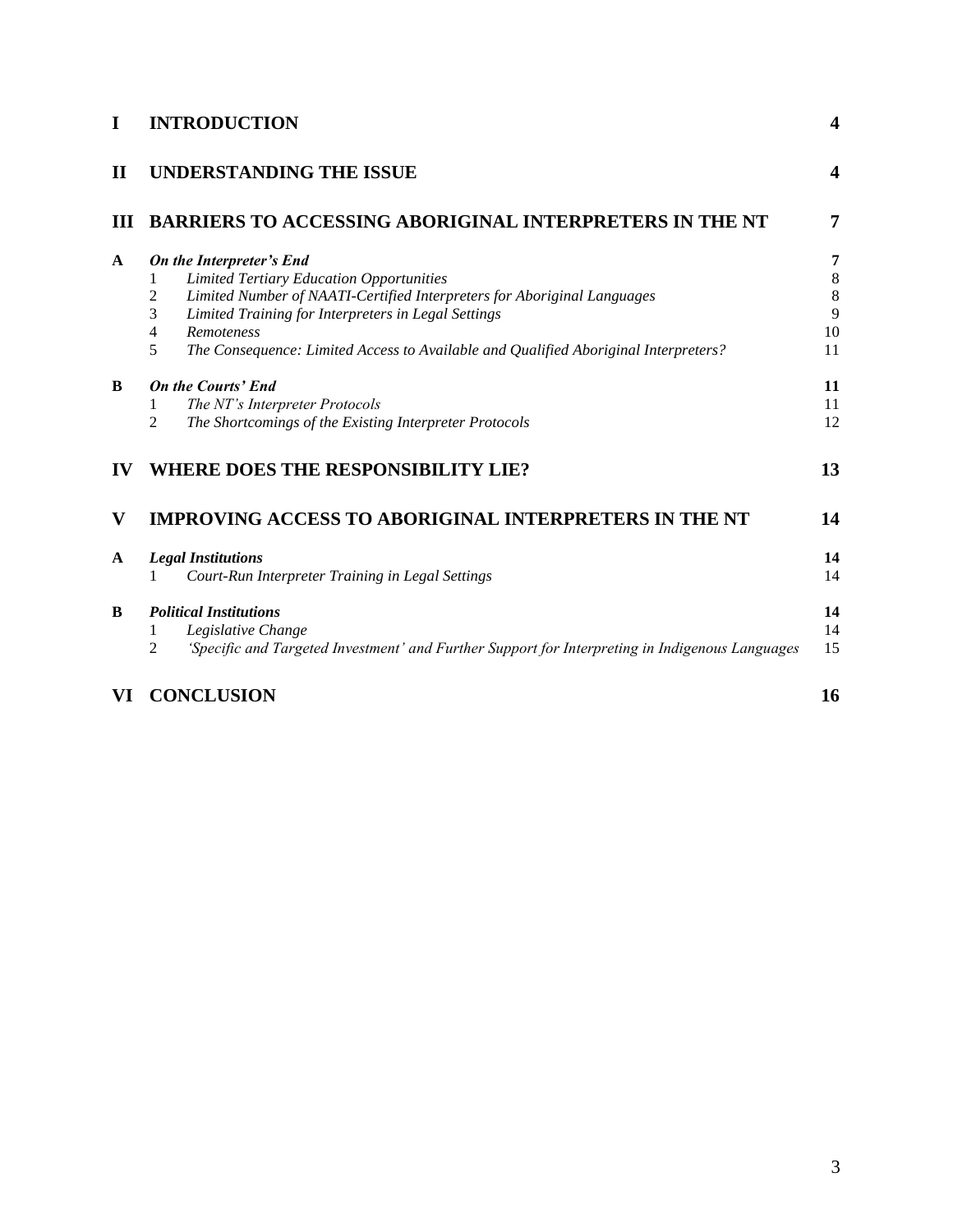#### I INTRODUCTION

<span id="page-3-0"></span>Accessing an interpreter in legal proceedings has often been framed as fundamental to observing the principles of procedural fairness,<sup>1</sup> or ensuring access to justice for all.<sup>2</sup> In Australia's civil law system, there are a number of barriers which hinder the ability of an Aboriginal person to access an interpreter. In addition to impinging on procedural fairness, the failure to provide Aboriginal people with an interpreter presents a much broader issue. By denying access to an interpreter, Australia's legal system passively perpetuates and reinforces the notion of 'whiteness'. In doing so, it contributes to continuing Australia's dark past of culturally genocidal practices towards First Nations peoples. Section II of this paper elaborates on this notion of whiteness and how it is maintained where an Aboriginal person cannot adequately access an interpreter. Section III explores some of the key existing barriers that prevent sufficient access to an interpreter in the Northern Territory ('NT'). Section IV of this paper highlights how Australia's legal and political institutions are ultimately responsible for the prevalence of many of those barriers. Section V suggests possible avenues to improve access to Aboriginal interpreters in the NT.

#### II UNDERSTANDING THE ISSUE

<span id="page-3-1"></span>An interpreter engages in a process of conveying spoken or signed language from one language (the source) to another (the target), and vice-versa. 3 In the Australian judicial system, the target language is exclusively English. This paper focuses on Aboriginal interpreters in the NT – specifically, those who engage in conveying and communicating spoken language from an Aboriginal language to English, and vice-versa. In civil law matters, unlike criminal proceedings,<sup>4</sup>

<sup>1</sup> Judicial Council on Cultural Diversity, *Recommended National Standards for Working with Interpreters in Courts and Tribunals* (Report, 2017) 105 ('*Recommended National Standards'*).

<sup>2</sup> See Australian Law Reform Commission, *Pathways to Justice—An Inquiry into the Incarceration Rate of Aboriginal and Torres Strait Islander Peoples* (Final Report No 133, December 2017) 320.

<sup>3</sup> *Recommended National Standards* (n 1) 3.

<sup>&</sup>lt;sup>4</sup> In criminal matters the right to an interpreter is firmly established. It is a strict principle and one that bars a matter from proceeding: See *Ebatarinja v Deland* (1998) 194 CLR 444, [27]; Judicial Council on Cultural Diversity (n 1) 105.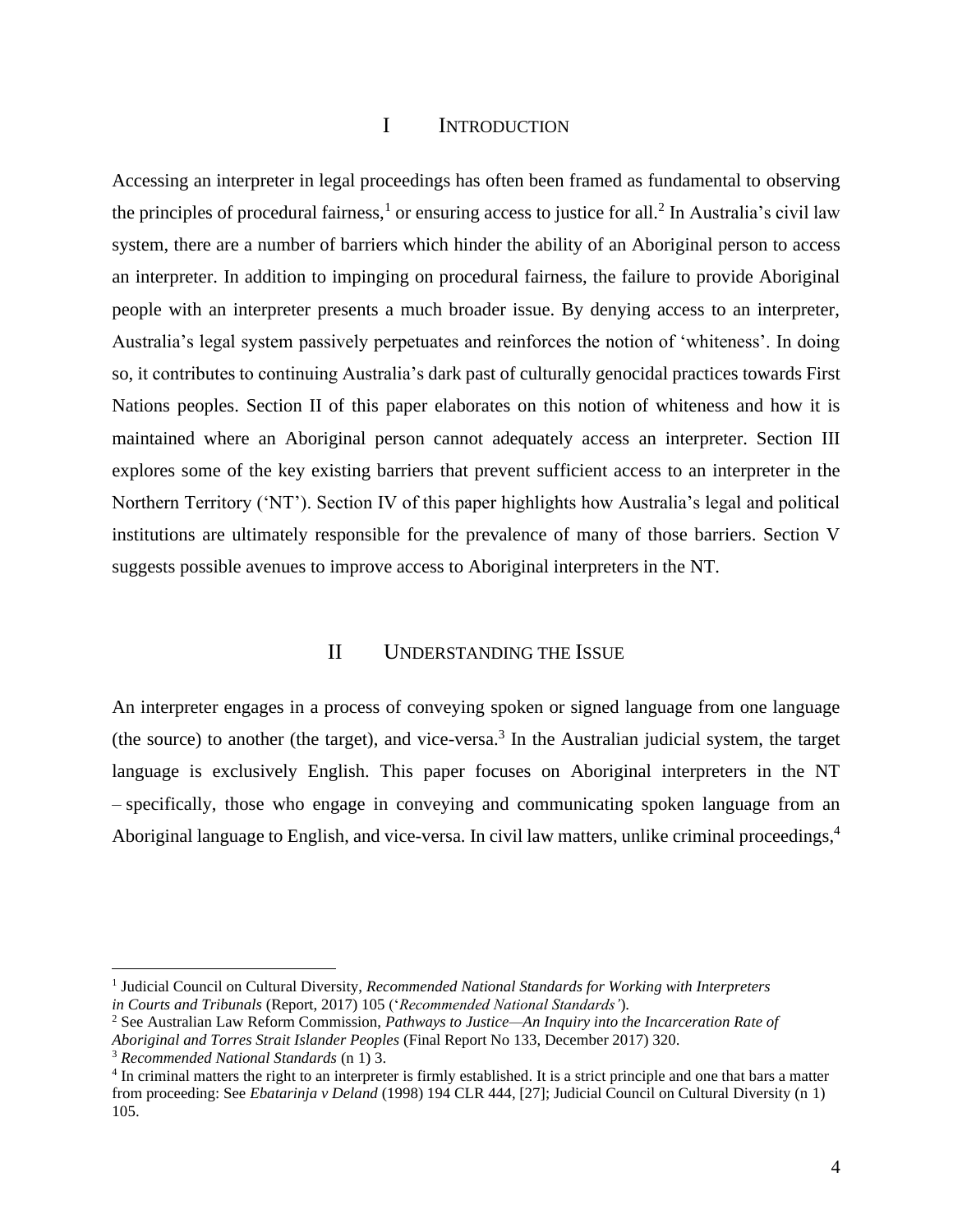there is no established right to an interpreter.<sup>5</sup> Instead, accessing one is largely a 'matter in the exercise of the discretion of the ... judge to determine'.<sup>6</sup>

At a basic minimum, an interpreter needs to be able to facilitate effective communication between all persons involved in a legal matter (eg client  $\leftrightarrow$  lawyer, client  $\leftrightarrow$  judge/judicial officers/the court, client  $\leftrightarrow$  interpreter, lawyer  $\leftrightarrow$  interpreter) so that communication operates at a level of clear and mutual understanding.<sup>7</sup> Oftentimes, the lack of a qualified and professional interpreter can have a negative impact on reaching this threshold of effective communication. Thus, what constitutes *sufficient* access to an Aboriginal interpreter should entail the following. Firstly, the interpreter should abide by the Australian Institute of Interpreters and Translators' ('AUSIT') Code of Ethics. The code consists of general principles – such as impartiality, confidentiality and professionalism – that govern the practice of the interpreting profession.<sup>8</sup> All interpreters employed by the NT's Aboriginal Interpreter Service must follow this code.<sup>9</sup> Secondly, an interpreter should be formally trained (ideally with a Diploma of Interpreting) and/or hold national certification in interpreting through the National Accreditation Authority for Translators and Interpreters ('NAATI'). Finally, given this paper focuses on interpreters in civil law matters, a *sufficient* access to an interpreter in this context should require that an interpreter is well-versed in interpreting in legal settings.

Denying an interpreter, or heavily impeding access to one, carries the potential legal consequence of not affording procedural fairness.<sup>10</sup> However, the problem is larger than that. A lack of sufficient access to an Aboriginal interpreter, where that interpreter is manifestly needed, equates to the

<sup>5</sup> *Recommended National Standards* (n 1) 105.

<sup>6</sup> *Dairy Farmers Co-operative Milk Co Ltd v Acquilina* (1963) 109 CLR 458, 464.

<sup>7</sup> See Biyu (Jade) Du, 'Multilingualism in legal space: the issue of mutual understanding in ELF communication between defendants and interpreters' (2019) 16(3) *International Journal of Multilingualism* 317, 317; Law Society Northern Territory, *Indigenous protocols for lawyers* (Report, 2015) 6; Darwin Community Legal Service, *Use of Interpreters Policy* (Policy, 2021), 2.

<sup>8</sup> Australian Institute of Interpreters and Translators Inc, 'AUSIT Code of Ethics and Code of Conduct' (2012), 4 <https://ausit.org/code-of-ethics/>.

<sup>9</sup> 'Aboriginal interpreter training', *NT.GOV.AU* (Web Page, 8 January 2016)

<sup>&</sup>lt;https://nt.gov.au/community/interpreting-and-translating-services/aboriginal-interpreter-service/aboriginalinterpreter-training>.

<sup>&</sup>lt;sup>10</sup> Specifically, the court must make sure it follows the *audi alteram partem rule*, that is, that 'each party is given an opportunity to make submissions and lead evidence'. This rule would be obstructed, and procedural fairness would not be observed, if the parties were limited or prevented in 'giving or calling evidence due to the absence of an interpreter': *Recommended National Standards* (n 1) 105.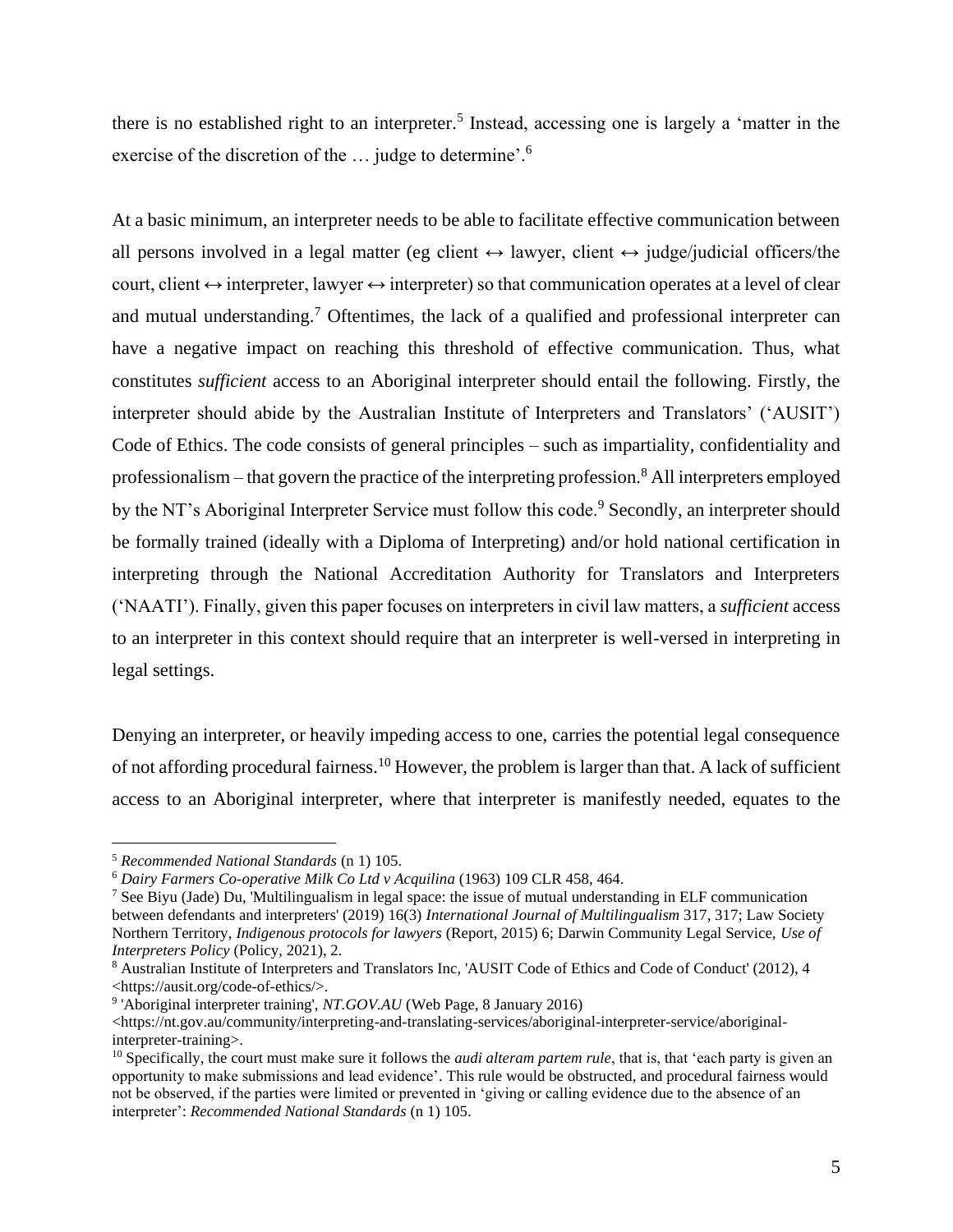denying of an Aboriginal person a sufficient ability to conceptualise and speak of his/her experiences adequately in a legal setting.<sup>11</sup> For many First Nations peoples, particularly whose first language is not English, ways of communicating and detailing experiences may be guided and shaped by a knowledge system that is distinct from the Western, Anglo-based knowledge system that underpins our legal system.<sup>12</sup> As Martin Nakata, a leading Torres Strait Islander academic, notes, Indigenous knowledge systems and Western knowledge systems work off different notions of 'what constitutes knowledge, [the] sources of evidence for constructing knowledge, what constitutes truth, [and] how truth is to be verified'.<sup>13</sup> It is ignorant to expect that when an Aboriginal person confronts an Australian legal setting without an interpreter that they will be intimately familiar with its practices, its methods of communication and its ways of framing knowledge.<sup>14</sup> For example, within Australia's legal system there is an assumption that the most effective approach to find out information about a matter is to ask questions; the greater the number of questions, the more effective a person may be in finding out a lot of information.<sup>15</sup> However, amongst certain Aboriginal communities, asking many questions is rude and is a 'very ineffective way of finding out information'.<sup>16</sup>

Where an adequate interpreter cannot be obtained, the legal system passively renders the experiences of an Aboriginal person unintelligible in a legal setting. It forces them to operate within the walls of its own framework – normalising ways of communicating and conceptualising experiences that it is familiar with and grounded in (ie those detailed from an Anglo, Englishspeaking background). Thus, as part of the following section demonstrates, the presence of non-English speakers is tacitly perceived by the courts as a burden or a problem in civil law matters and one which the relevant person needs to address themselves. In doing this, Australia's legal institutions are normalising and reinforcing 'whiteness' – the structures and practices which function to protect and maintain white, Anglo privilege and dominance.<sup>17</sup> In particular regards to

<sup>11</sup> See generally Miranda Fricker, *Epistemic Injustice: Power and the Ethics of Knowing* (Oxford University Press, 2007) 147.

 $12$  See Diana Eades, 'Taking evidence from Aboriginal witnesses speaking English: Some sociolinguistic considerations' [2015](126) *Precedent* 44, 46.

<sup>13</sup> Martin Nakata, 'The Cultural Interface' (2007) 36(S1) *The Australian Journal of Indigenous Education* 7, 8.

<sup>14</sup> See Jill Stauffer, *Ethical Loneliness* (Columbia University Press, 2015) 101.

<sup>15</sup> Eades (n 12) 46.

 $16$  Ibid.

<sup>17</sup> Anna Lindner, 'Defining Whiteness: Perspectives on Privilege' (2018) 18(2) *gnovis* 43, 44.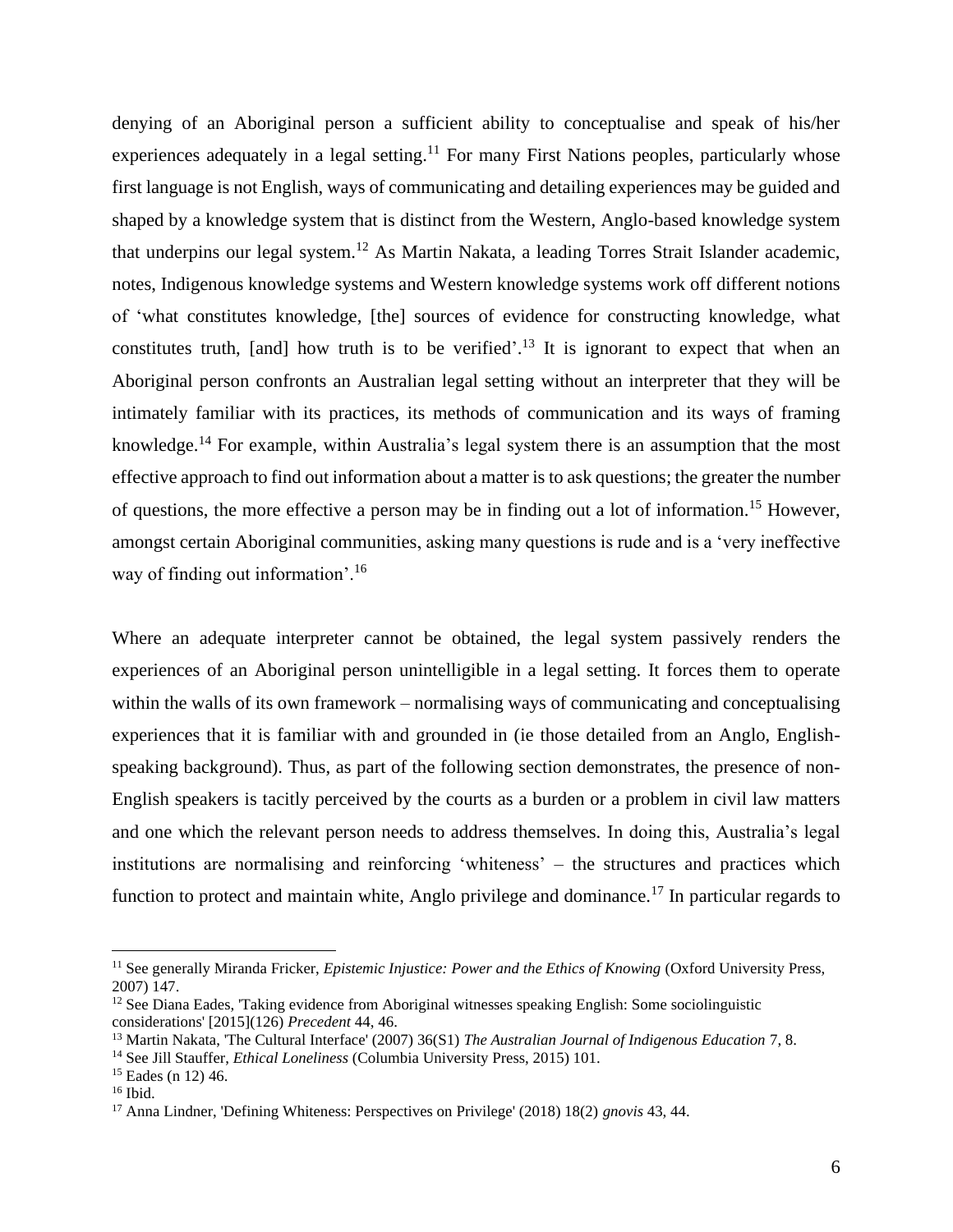First Nations peoples, this notion presents an even more troubling dimension. Many of Australia's historical culturally genocidal policies towards Indigenous people – perpetrated and reinforced by our political and legal institutions – were directed at eliminating First Nations identity and culture in order to promote and reinforce a homogenous, white culture (ie whiteness).<sup>18</sup> Barriers that prevent sufficient access to an interpreter are one such example of how 'whiteness' continues to be normalised in Australia's legal institutions and how culturally genocidal practices towards First Nations peoples continue to passively perpetuate.<sup>19</sup>

#### <span id="page-6-0"></span>III BARRIERS TO ACCESSING ABORIGINAL INTERPRETERS IN THE NT

Whilst there are a number of barriers to accessing an Aboriginal interpreter in the NT, this paper focuses on barriers which exist from the court's end and the interpreter's end.

#### A *On the Interpreter's End*

<span id="page-6-1"></span>The primary service which provides Aboriginal interpreters in the NT is the Aboriginal Interpreter Service ('AIS').<sup>20</sup> Overseen by the NT Department of Local Government, Housing and Community Development, the AIS employs approximately 208 interpreters (52 of whom are nationally accredited or hold a Diploma of Interpreting) which cover close to 100 Aboriginal languages throughout the  $NT<sup>21</sup>$ 

<sup>&</sup>lt;sup>18</sup> See generally Aileen Moreton-Robinson, 'The paradox of race in Australian legal thought: making the invisible visible' (Alice Tay Lecture Series, Herbert and Valmae Freilich Project for the Study of Bigotry, 23 September 2021) <https://www.youtube.com/watch?v=03ergrN9UX8&ab\_channel=Arts%26SocialSciencesatANU>; Shamiran Mako, 'Cultural Genocide and Key International Instruments: Framing the Indigenous Experience' (2012) 19(2) *International Journal on Minority and Group Rights* 175, 178.

<sup>19</sup> See generally Irene Watson, 'Buried alive' (2002) 13(3) *Law and Critique* 253, 253.

<sup>&</sup>lt;sup>20</sup> Letter from CEO, National Accreditation Authority for Translators and Interpreters (NAATI), to National Indigenous Australians Agency Employment Branch, 10 September 2021, 3

<sup>&</sup>lt;https://www.niaa.gov.au/sites/default/files/submissions/isep-sub-014-naati.pdf>.

<sup>&</sup>lt;sup>21</sup> Northern Territory Government Department of Local Government, Housing and Community Development,

*Strengthening our Community* (Annual Report, 2019-20) 21; 'About the Aboriginal Interpreter Service', *NT.GOV.AU* (Web Page, 25 June 2021) <https://nt.gov.au/community/interpreting-and-translating-services/aboriginal-interpreterservice/about-the-aboriginal-interpreting-service>.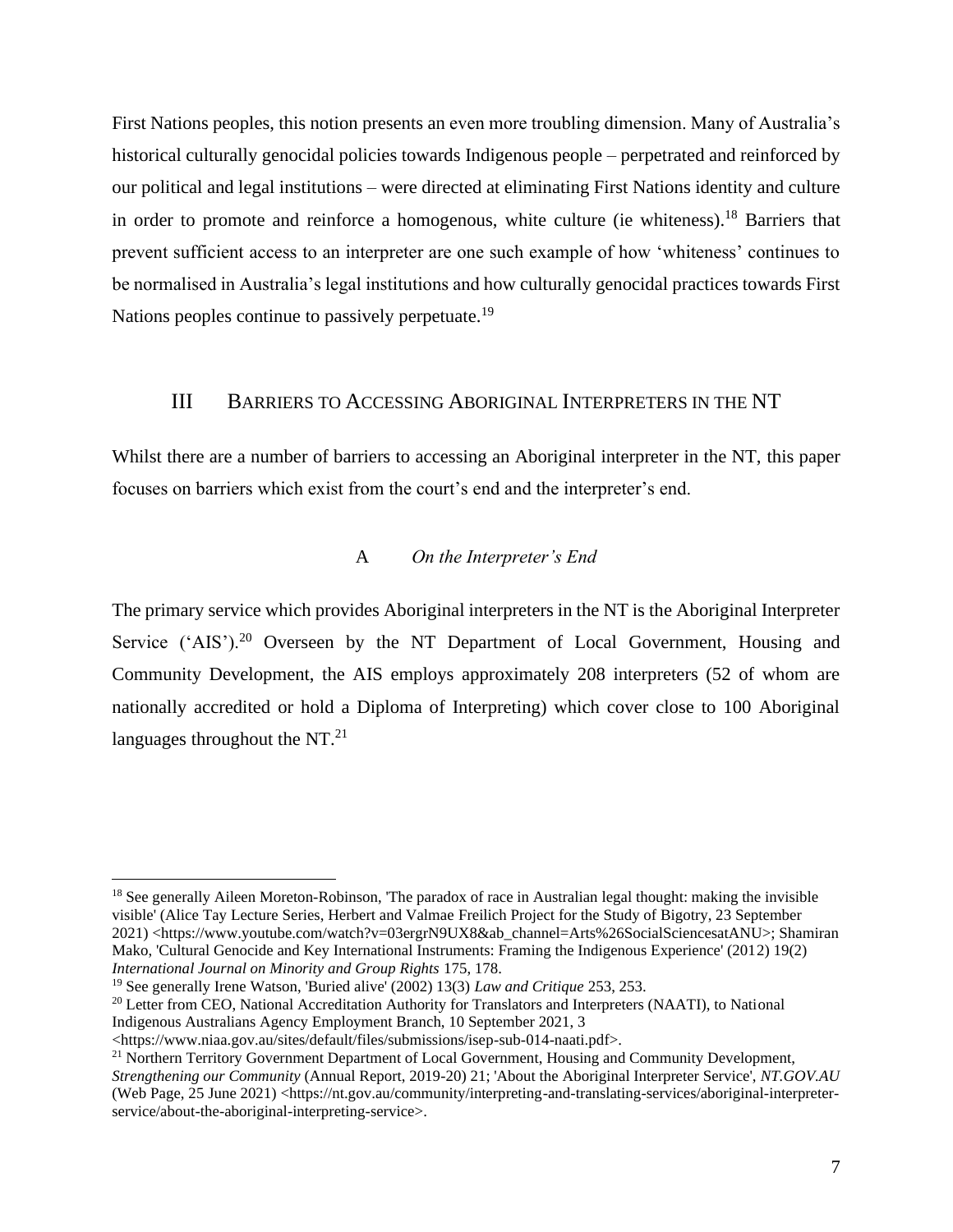#### <span id="page-7-0"></span>1 *Limited Tertiary Education Opportunities*

Limited tertiary education opportunities for interpreters to undertake training in Aboriginal languages may affect the provision of *sufficient* interpreting services for civil law matters. In a 2019 analysis of TAFE institutes, Stern finds only TAFE South Australia ('TAFESA') offers a Diploma of Interpreting that includes training 'dedicated to Aboriginal languages interpreting'.<sup>22</sup> The course is funded by the South Australian Government, but only South Australian residents are eligible to enrol.<sup>23</sup> Historically, the NT Batchelor Institute of Indigenous Tertiary Education offered a Diploma of Interpreting in Indigenous languages.<sup>24</sup> However, this course is no longer offered.<sup>25</sup> Merely one tertiary program Australia-wide (and only to SA residents) is concerning, and may explain why less than one quarter of interpreters with the AIS hold a Diploma of Interpreting.

### <span id="page-7-1"></span>2 *Limited Number of NAATI-Certified Interpreters for Aboriginal Languages*

Certification from the NAATI is seen as the benchmark for interpreting competence.<sup>26</sup> The NAATI is responsible for 'setting, maintaining and promoting high professional standards' and is recognised nationally and globally as a quality assurance scheme for interpreter services.<sup>27</sup> The NAATI currently has 123 certified interpreters in 20 Aboriginal languages throughout the NT.<sup>28</sup> There are over 100 Aboriginal languages in the  $NT<sub>1</sub><sup>29</sup>$  meaning less than 20% have NAATIcertified interpreters. Not only is this gap concerning as a barrier in itself, but it is further

 $^{22}$  Ludmila Stern and Xin Liu, 'Ensuring interpreting quality in legal and courtroom settings: Australian Language Service Providers' perspectives on their role' (2019) [July 2019](32) *The Journal of Specialised Translation* 90, 93; Ludmila Stern and Xin Liu, 'See you in court: how do Australian institutions train legal interpreters?' (2019) 13(4) *The Interpreter and Translator Trainer* 361, 376.

<sup>&</sup>lt;sup>23</sup> TAFESA, 'Interpreting Skills for NAATI Certification (Indigenous languages - Pitjantjatjara/Yankunytjatjara)', *Languages, Interpreting and Translating* (Web Page)

<sup>&</sup>lt;https://www.tafesa.edu.au/xml/course/sc/sc\_T083682715.aspx>.

<sup>&</sup>lt;sup>24</sup> Letter from CEO, National Accreditation Authority for Translators and Interpreters (NAATI), (n 20) 6.  $25$  Ibid.

<sup>&</sup>lt;sup>26</sup> Stern and Liu, 'Ensuring interpreting quality in legal and courtroom settings: Australian Language Service Providers' perspectives on their role' (n 22) 12.

<sup>&</sup>lt;sup>27</sup> 'What We Do', *NAATI* (Web Page, 2021) <https://www.naati.com.au/about-us/what-we-do/>.

<sup>&</sup>lt;sup>28</sup> Email from Project Manager, Indigenous Interpreting Project, NAATI, to Angus Mackie-Williams, 30 September 2021.

<sup>&</sup>lt;sup>29</sup> 'Aboriginal languages in NT', *NT.GOV.AU* (Web Page, 19 July 2018) <https://nt.gov.au/community/interpretingand-translating-services/aboriginal-interpreter-service/aboriginal-languages-in-nt>.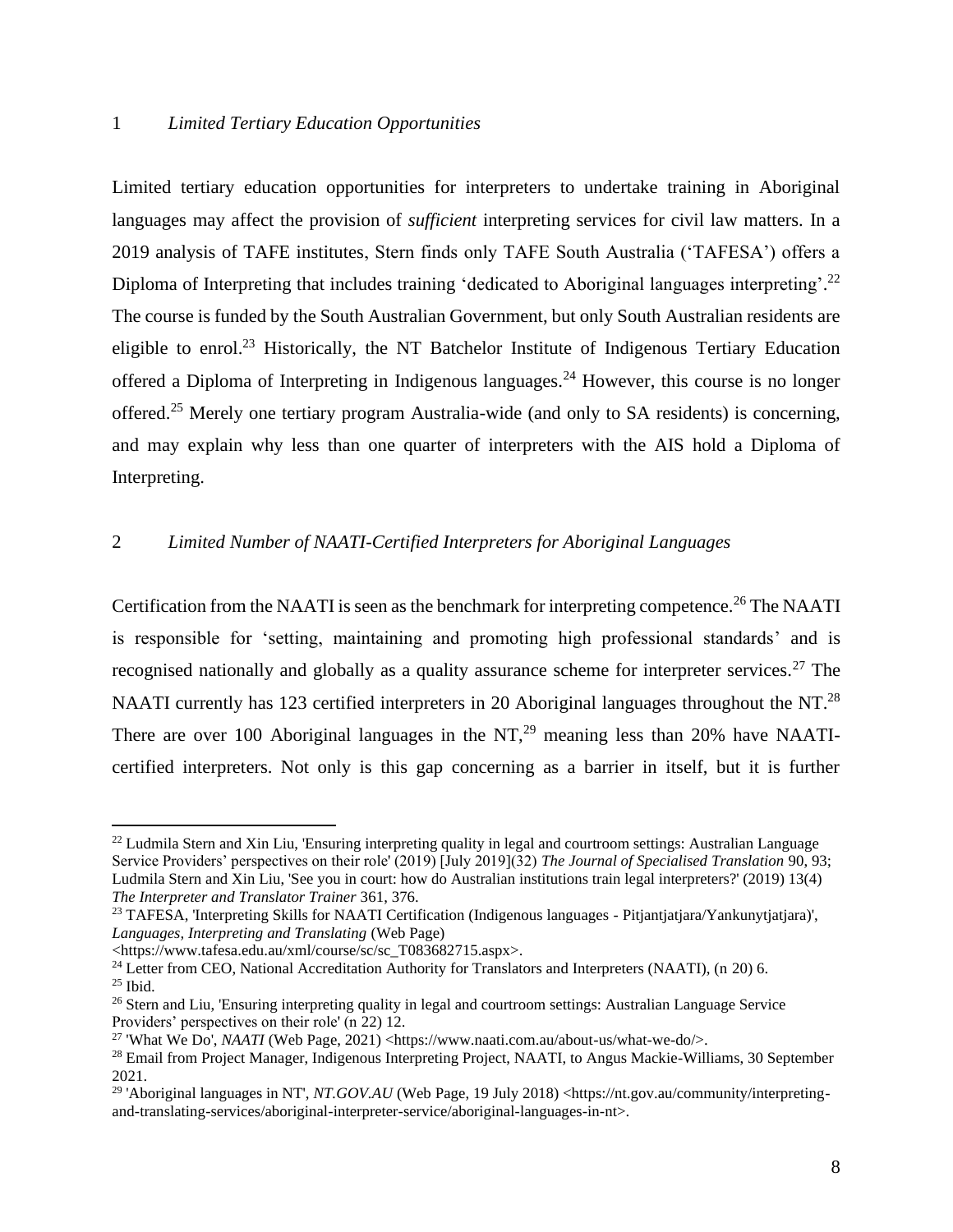troublesome that the level of certification for interpreting in Aboriginal languages is limited compared to other non-Indigenous languages. Certification is only offered at a provisional certified level,<sup>30</sup> which merely requires the ability to 'transfer non-complex, non-specialised messages from a source language into a target language'.<sup>31</sup> According to the NAATI this is a 'strategic decision' based on 'the need for more certified interpreters at this level', and 'the opportunity cost of offering  $\ldots$  more technical certifications, given the limitations of [its] current funding'.<sup>32</sup> Nevertheless, it still brings into doubt how provisionally certified interpreters would be intimately familiar with working in a specialised, detailed and complex setting that is interpreting in civil law matters.<sup>33</sup>

#### <span id="page-8-0"></span>3 *Limited Training for Interpreters in Legal Settings*

Training for Aboriginal interpreters in legal settings faces some limitations.<sup>34</sup> Stern argues that there is little evidence to suggest that language service providers ('LSPs'), such as the AIS, are 'able to provide sufficient training in legal interpreting'.<sup>35</sup> Unfortunately, the burden often falls on providers to familiarise their interpreters with a legal environment, as tertiary institutions (eg TAFESA) include basic legal components to their programs that do not give their graduates a sufficient ability to accept assignments in a specialised legal setting.<sup>36</sup> However, short, on-the-spot legal interpreting training run by LSPs is likewise 'insufficient to prepare interpreters to work competently' in this area.<sup>37</sup> A ten-day training course run for novice legal interpreters in South Africa found that the training was insufficient in improving interpreters' understanding of legal jargon, 'especially in fast-paced cross examination', and their handling of pressure in a courtroom environment.<sup>38</sup> Legal interpreting training conducted by the AIS may encounter a similar problem.

<sup>&</sup>lt;sup>30</sup> Email from Project Manager, Indigenous Interpreting Project, NAATI (n 28).

<sup>&</sup>lt;sup>31</sup> 'Certified Provisional Interpreter', *NAATI* (Web Page, 2021) <https://www.naati.com.au/becomecertified/certification/certified-provisional-interpreter/>.

<sup>&</sup>lt;sup>32</sup> Email from Project Manager, Indigenous Interpreting Project, NAATI, (n 28).

<sup>&</sup>lt;sup>33</sup> See Xin Liu and Sandra Hale, 'Achieving accuracy in a bilingual courtroom: the effectiveness of specialised legal interpreter training' (2018) 12(3) *The Interpreter and Translator Trainer* 299, 299.

<sup>&</sup>lt;sup>34</sup> See Stern and Liu, 'Ensuring interpreting quality in legal and courtroom settings: Australian Language Service Providers' perspectives on their role' (n 22); Stern and Liu, 'See you in court: how do Australian institutions train legal interpreters?' (n 22).

<sup>&</sup>lt;sup>35</sup> Stern and Liu, 'Ensuring interpreting quality in legal and courtroom settings: Australian Language Service Providers' perspectives on their role' (n 22) 115.

<sup>36</sup> Stern and Liu, 'See you in court: how do Australian institutions train legal interpreters?' (n 22) 382-3.

<sup>&</sup>lt;sup>37</sup> Stern and Liu, 'Ensuring interpreting quality in legal and courtroom settings: Australian Language Service Providers' perspectives on their role' (n 22) 115.

<sup>38</sup> Ibid 96.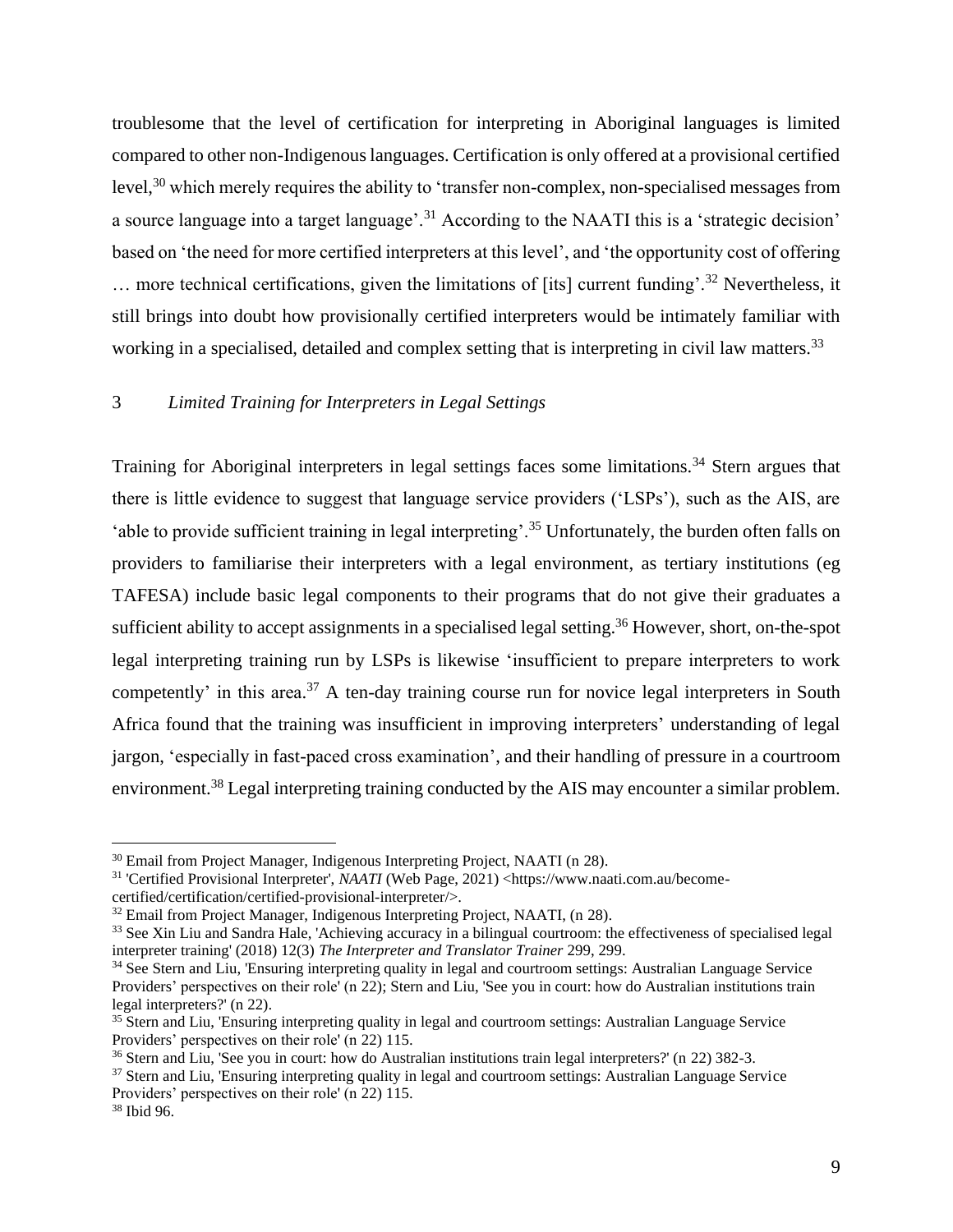After passing a generalised induction session and subsequent 10 hour on-the-job observation, the AIS offers opportunities for interpreters to undertake a 3-day legal training course.<sup>39</sup> Whilst interpreters cannot undertake legal interpreting jobs unless they have passed this training,  $40$  the course is almost exclusively focused on understanding criminal law matters.<sup>41</sup> Thus, the extent to which this training equips interpreters to be experienced and confident in interpreting in civil law contexts is brought into doubt by Stern's analysis.

#### <span id="page-9-0"></span>4 *Remoteness*

Even if one is able to access a sufficiently qualified and experienced Aboriginal interpreter in legal settings, the issue of remoteness poses a further challenge. Whilst the AIS offers a combination of video and face-to-face interpreting, 'in cases of remote communities this can involve delay depending on access and technology availability'.<sup>42</sup> The majority of AIS interpreters in remote areas are casual employees, with permanent staff primarily located in major regional centres.<sup>43</sup> Retaining casual staff on a regular basis and even the losing/misplacing of mobile phones are key issues confronting the AIS in being able to arrange an interpreter to be available on site, especially in remote areas.<sup>44</sup> Furthermore, limited on-site interpreting in remote areas may further give rise to certain financial barriers to accessing an interpreter. The AIS may require the person procuring the services of an interpreter to be responsible for travel and accommodation fees if an interpreter needs to travel to be on-site.<sup>45</sup>

Video or phone interpreting may be posited as a solution. However, not only are technical difficulties a frequent problem,<sup>46</sup> but the very nature of video or phone interpreting faces its own limitations – especially certain communication deficiencies (eg limited body language, gestures,

 $\langle$ https://nt.gov.au/community/interpreting-and-translating-services/aboriginal-interpreter-service/fees-foraboriginal-interpreter-service>.

<sup>&</sup>lt;sup>39</sup> Conversation with Aboriginal Interpreter Service Training Manager (Angus Mackie-Williams, Phone Call, 8 October 2021).

<sup>40</sup> Ibid.

<sup>41</sup> Ibid.

<sup>42</sup> Commonwealth of Australia, *National Indigenous Languages Report* (Report, 2020) 75.

<sup>43</sup> Conversation with Training Manager (n 39).

 $44$  Ibid.

<sup>45</sup> 'Fees for Aboriginal Interpreter Service', *NT.GOV.AU*, 8 October 2020)

<sup>46</sup> *National Indigenous Languages Report* (n 42) 75.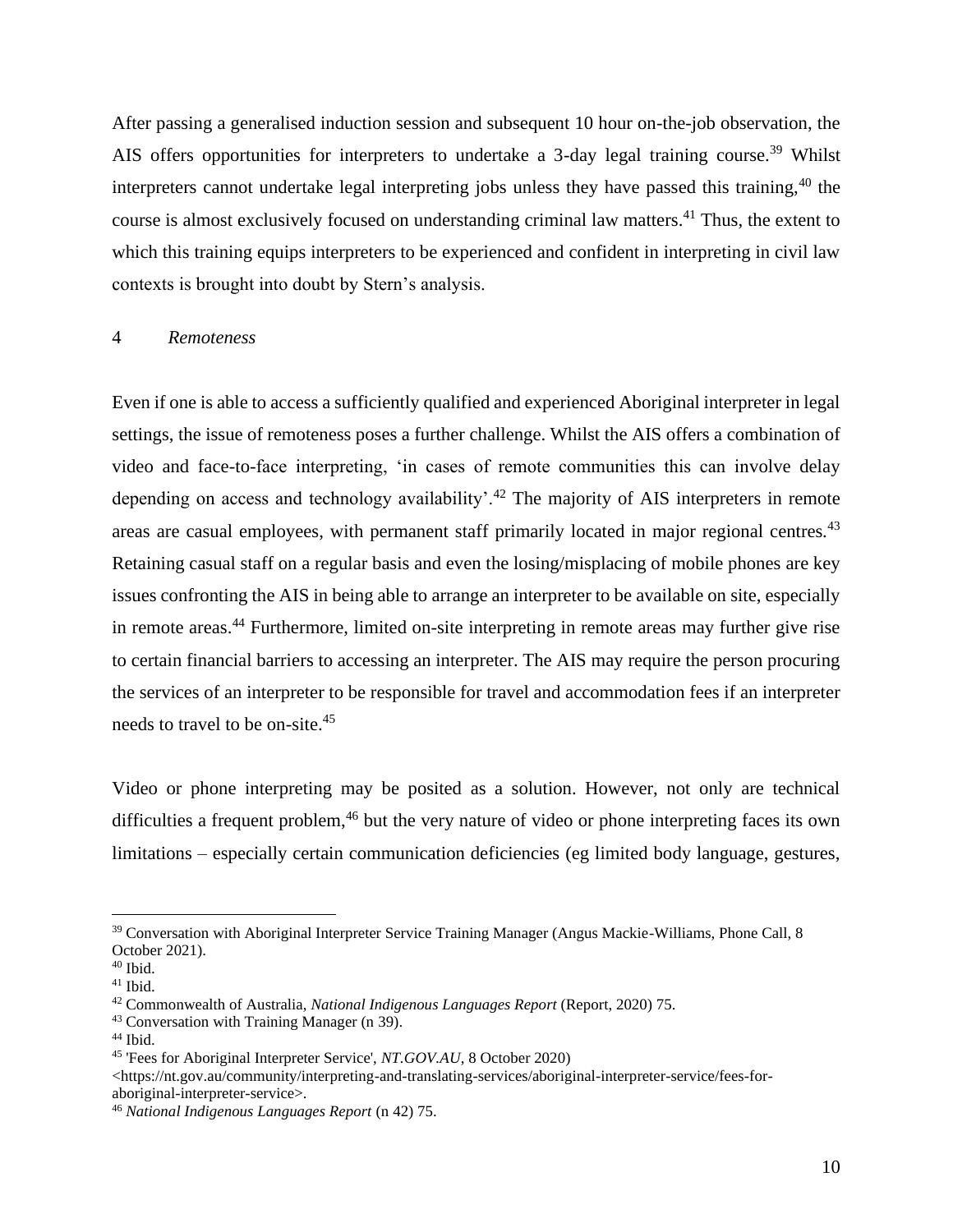eye contact) – compared to in-person interpreting.<sup>47</sup> This may have an impact on reaching a level of clear and mutual understanding – itself constituting an inadequate 'access' to an interpreter.

#### <span id="page-10-0"></span>5 *The Consequence: Limited Access to Available and Qualified Aboriginal Interpreters?*

The aforementioned problems snowball to the extent that accessing a qualified and wellexperienced interpreter in legal settings can be difficult. Even accessing an interpreter full-stop is challenging; the AIS 'frequently receives requests for interpreting … services that they are unable to fill'.<sup>48</sup> This gap becomes 'even more pronounced when talking about demand for NAATIcertified interpreters'.<sup>49</sup> The National Indigenous Languages Report notes that an 'inadequate number of qualified professionals' is a key reason for why family and community members are 'often called on to provide translating and interpreting services'.<sup>50</sup> This in turn can give rise to a further problem that impedes *sufficient* access – conflicts of interest. Conflicts of interests may violate the necessity of impartiality for an interpreter – a fundamental requirement for *sufficient*  interpreting services.

#### B *On the Courts' End*

#### <span id="page-10-2"></span><span id="page-10-1"></span>1 *The NT's Interpreter Protocols*

The preamble to the NT's Local Court protocols maintains that, due to 'fundamental principles of fairness and equity' and in order to ensure a fair trial, no person should be disadvantaged in proceedings before the Court, nor in understanding its procedures, 'because of a language or other communication barrier'.<sup>51</sup> However, unless the matter relates to child protection and/or adult guardianship, the protocols do not establish any ultimate responsibility on the courts to engage an interpreter in civil law matters. Instead, the burden largely rests on the person/relevant party to acquire an interpreter themselves. Whilst bush court locations have established court interpreter

<sup>47</sup> See eg Eli Feiring and Stine Westdahl, 'Factors influencing the use of video interpretation compared to in-person interpretation in hospitals: a qualitative study' (2020) 20(856) *BMC Health Services Research* 1, 1.

 $^{48}$  Letter from CEO, National Accreditation Authority for Translators and Interpreters (NAATI), (n 20) 3.

<sup>49</sup> Ibid 2.

<sup>50</sup> *National Indigenous Languages Report* (n 42) 74.

<sup>51</sup> Local Court of the Northern Territory, *Interpreter Protocols*, 11 July 2019, 3.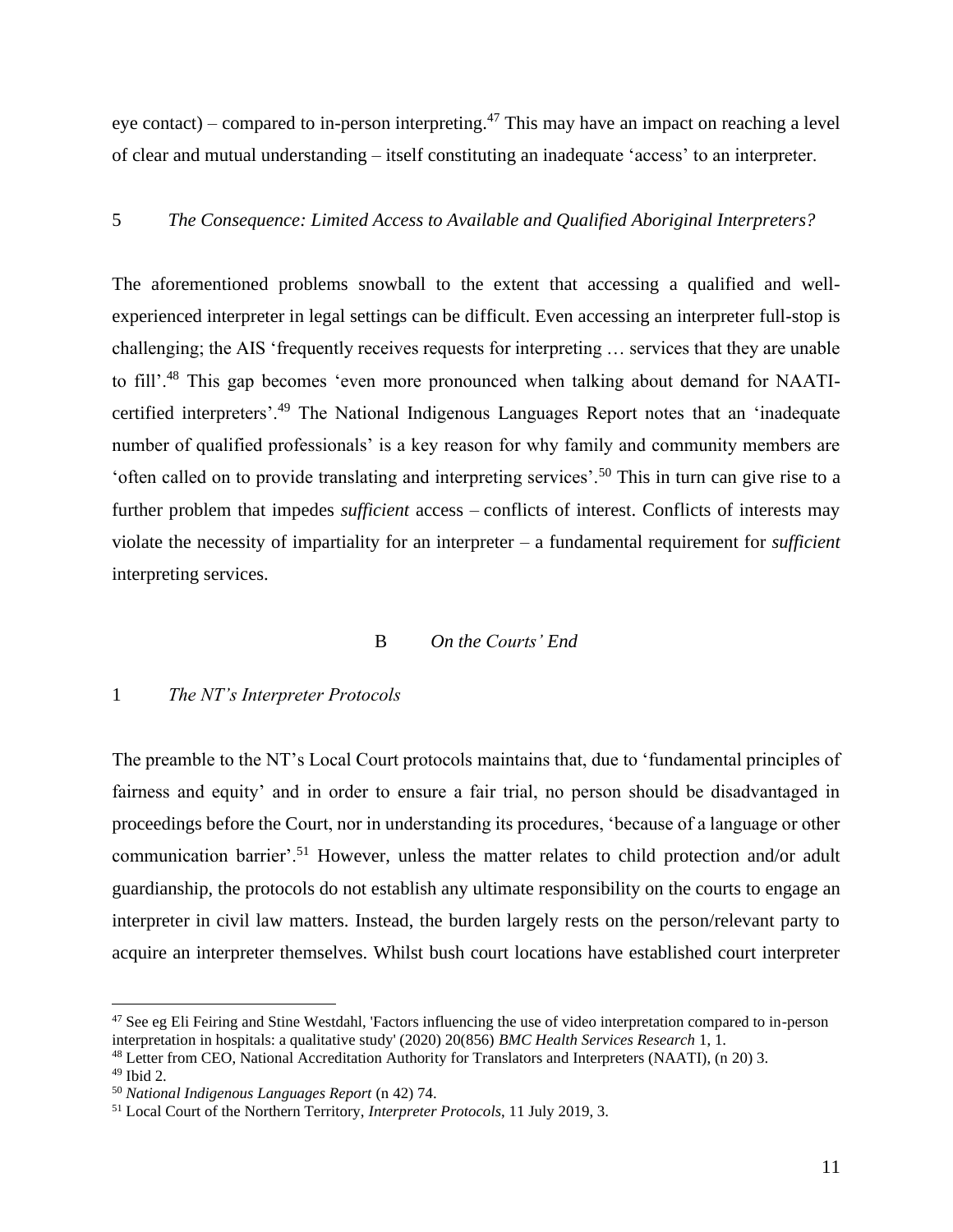rosters (where the Court will book interpreters) for Aboriginal languages in place, if an interpreter is not able to provide their services (eg due to a required language not being available) then ultimately the burden falls back to the relevant party to procure an interpreter.<sup>52</sup>

#### <span id="page-11-0"></span>2 *The Shortcomings of the Existing Interpreter Protocols*

Placing the burden on the person coming before the court to procure an interpreter seems at odds with the protocols' commitment to ensuring that no one should be disadvantaged due to a language or communication barrier.<sup>53</sup> If the protocols are supposedly committed to the latter, why then leave the ultimate responsibility with the parties to procure an interpreter? It seems reasonable to suggest that a key message conveyed here is that the courts are passively encouraging people to speak English – as this will be the least burdensome on the system and the most efficient way to progress civil law matters through the courts. It further suggests that if a person or party coming before the court is unable to communicate within the practices and ways of communicating the court is embedded in then that is a problem for them, and one that they must seek to alleviate themselves, rather than something that the courts will take centre stage to address. This places immense pressure on an Aboriginal person seeking legal assistance.

Unfortunately, this problem is not restricted to the NT; it permeates Australia-wide across 6 out of the 7 states and territories and into the federal courts. For all other Australian states and territories except Tasmania,<sup>54</sup> the ultimate responsibility to acquire an interpreter similarly rests on the relevant parties, and thus gives rise to like problems.<sup>55</sup> For the Federal Court, this critical flaw is

<sup>52</sup> Ibid 7 [3.2].

<sup>53</sup> Ibid 10 [6.1-6.2].

<sup>54</sup> 'Interpreters', *Courts and Tribunals Tasmania* (Web Page, 23 April 2014)

<sup>&</sup>lt;https://www.courts.tas.gov.au/about\_us/services/interpreters>.

<sup>55</sup> 'Interpreters', *ACT Magistrates Court* (Web Page) <https://courts.act.gov.au/magistrates/coming-to-court/getsupport/interpreters>; 'Interpreters and translators', *Supreme Court of New South Wales* (Web Page, 12 December 2019)

<sup>&</sup>lt;https://www.supremecourt.justice.nsw.gov.au/Pages/sco2\_facilitiessupport/sco2\_interpretersandtranslators.aspx>; 'Interpreters', *Magistrates' Court of Victoria* (Web Page, 2 July 2019) <https://www.mcv.vic.gov.au/findsupport/interpreters>; 'Getting an interpreter', *Queensland Courts* (Web Page, 27 June 2019)

<sup>&</sup>lt;https://www.courts.qld.gov.au/services/getting-an-interpreter>; 'Interpreters and Translators', *Supreme Court of Western Australia* (Web Page, 1 March 2019)

<sup>&</sup>lt;https://www.supremecourt.wa.gov.au/I/interpreters\_and\_translators.aspx>. Local Court of the Northern Territory, *Interpreter Protocols* (n 51); South Australia, *Interpreter Protocols*, June 2021.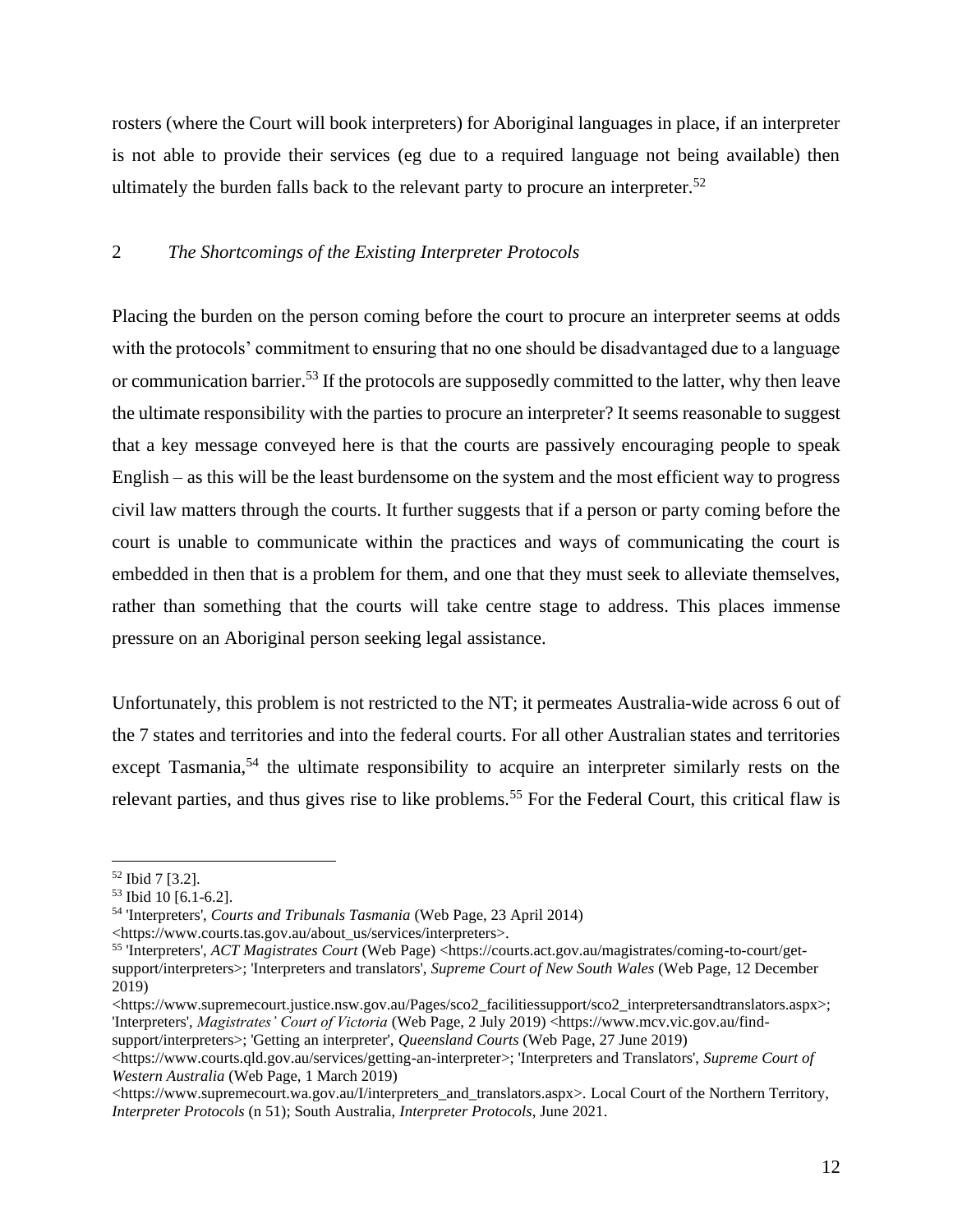<span id="page-12-0"></span>even more pronounced in an more overt attempt to preclude itself from dealing with matters relating to interpreters.<sup>56</sup>

#### IV WHERE DOES THE RESPONSIBILITY LIE?

The barriers that stem from the interpreter's end and the courts' end are connected to the political institutions of Australia and its legal system. Firstly, the TAFESA program – the sole formal training opportunity for Aboriginal interpreters Australia-wide – is funded by the South Australian Government. Secondly, the NAATI is jointly owned by the Commonwealth, state and territory governments.<sup>57</sup> Its funding for the Indigenous Interpreting Project comes from the Indigenous Advancement Strategy of the Commonwealth Government.<sup>58</sup> Finally, funding for the training of AIS interpreters in legal settings stems from the Commonwealth Attorney-General's Department.<sup>59</sup>

Given this, the buck ultimately stops with governments and government agencies when it comes to responsibility for the barriers that stem from the interpreter's end. Additionally, as the previous section sought to demonstrate, it is the legal institutions that are significantly responsible for barriers on the courts' end that hinder sufficient access to an interpreter. Thus, political and legal institutions should be held collectively responsible for the prevalence of these barriers. They are especially obliged, given how impeding sufficient access to an interpreter passively perpetuates this notion of whiteness, to put in place significant changes to remove them.

<sup>58</sup> See Email from Project Manager, Indigenous Interpreting Project, NAATI (n 28); 'Funding under the IAS',

<sup>&</sup>lt;sup>56</sup> The protocols state that if a person in a civil law matter needs an interpreter 'to understand what is being said at a court hearing', it is that person's responsibility to arrange for any interpreter they might require. The Court will only arrange an interpreter if (a) the person cannot afford to pay for one (even then the Court only *may* be able to do this), and (b) the person 'contact[s] the registry at least one week before the hearing.' Again, the language here is couched in this idea of "if you do not know what's being said then that is simply your problem, and you must fix it yourself": 'Interpreters', *Federal Court of Australia* (Web Page) <https://www.fedcourt.gov.au/services/interpreters>. <sup>57</sup> 'About Us', *NAATI* (Web Page, 2021) <https://www.naati.com.au/about-us/>.

*National Indigenous Australians Agency* (Web Page, 2021) <https://www.niaa.gov.au/indigenous-affairs/grants-andfunding/funding-under-ias>.

<sup>59</sup> Commonwealth Ombudsman, *Accessibility of Indigenous Language Interpreters* (Report No 6, December 2016) 41.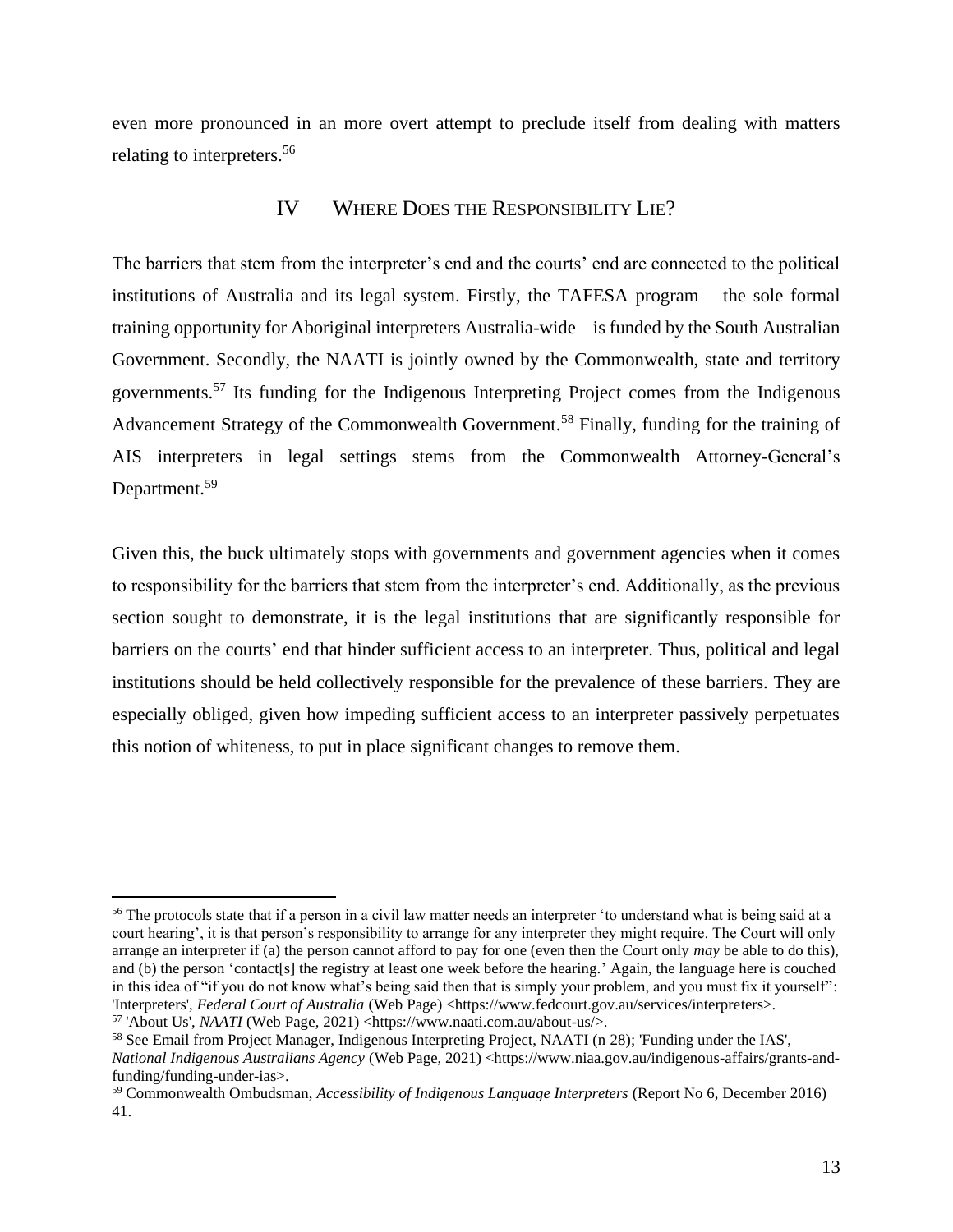#### V IMPROVING ACCESS TO ABORIGINAL INTERPRETERS IN THE NT

<span id="page-13-0"></span>Whilst a number of changes need to be undertaken to address this issue, discussing them all is outside the scope of this paper. Key changes that legal and political institutions should put in place to improve access to Aboriginal interpreters in the NT will be focused on below.

#### A *Legal Institutions*

#### <span id="page-13-2"></span><span id="page-13-1"></span>1 *Court-Run Interpreter Training in Legal Settings*

As previously explored, interpreter training in legal settings offered by the AIS may be insufficient to develop experienced interpreters in these complex environments. One potential solution may come from courts being the providers of training in legal and/or courtroom settings.<sup>60</sup> Doing this would limit the burden placed on agencies such as the AIS to conduct their own training. Additionally, courts are intimately familiar with their own practices, (hopefully) entailing that training is tailor-made to this specific legal environment.<sup>61</sup> For example, the judicial branch of Pennsylvania runs training sessions (that must be undertaken) which have successfully prepared interpreters to become qualified to work in a courtroom setting.<sup>62</sup> The NT courts could and should adopt a similar program.

#### B *Political Institutions*

#### <span id="page-13-4"></span><span id="page-13-3"></span>1 *Legislative Change*

The Commonwealth should consider implementing legislation which establishes the right to an interpreter Australia-wide for all legal matters. Section 14 of the Canadian Charter of Rights and Freedoms entrenches the right to the assistance of an interpreter in *any* proceedings where there is

<sup>&</sup>lt;sup>60</sup> See Stern and Liu, 'Ensuring interpreting quality in legal and courtroom settings: Australian Language Service Providers' perspectives on their role' (n 22) 97.

 $61$  See Liu and Hale (n 33) 301.

<sup>62</sup> 'Interpreter Program Registration', *The Unified Judicial System of Pennsylvania* (Web Page, 2021)  $\langle$ https://www.pacourts.us/judicial-administration/court-programs/interpreter-program/interpreter-programregistration>.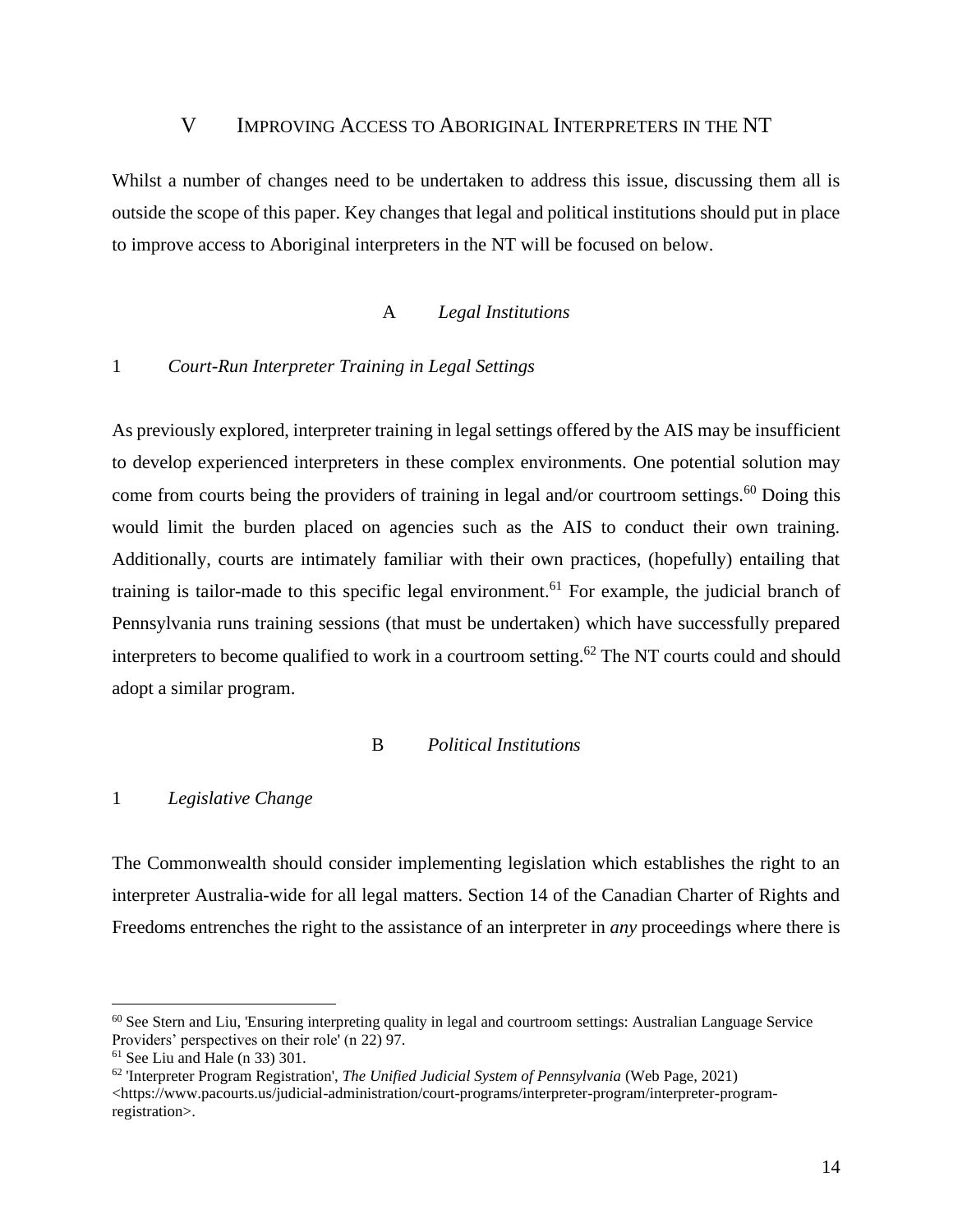a language or communication barrier.<sup>63</sup> Whilst a constitutional provision, it may nevertheless be a useful model for an Australian legislative scheme. Establishing the right in statute is a way in which the law can evolve to help break down how the legal system contributes to perpetuating 'whiteness' in the ways it passively impedes access to an interpreter.

# <span id="page-14-0"></span>2 *'Specific and Targeted Investment'<sup>64</sup> and Further Support for Interpreting in Indigenous Languages*

Government funding needs to address the demand for highly skilled and qualified Indigenous language interpreters as it 'currently outstrips supply.<sup>65</sup> Firstly, there needs to be broader investment in tertiary institutions to offer training in interpreting in Indigenous languages as one institute Australia-wide, TAFESA, is insufficient. The Diploma of Interpreting at the Batchelor Institute in the NT should be restarted,<sup>66</sup> and it should be a wholly government-subsidised initiative.

Secondly, the Commonwealth and NT governments should provide greater support to strengthen and increase the numbers of language centres and similar organisations.<sup>67</sup> Language centres are community organisations that 'support the preservation and maintenance of Indigenous languages',<sup>68</sup> and receive funding from the Australian Government.<sup>69</sup> The Papulu Apparr-kiri Aboriginal Corporation is one such language centre based in Tennant Creek. It seeks to 'promote employment and economic opportunities' relevant to its focus on restoring and reviving the

<sup>&</sup>lt;sup>63</sup> 'A party or witness in any proceedings who does not understand or speak the language in which the proceedings are conducted or who is deaf has the right to the assistance of an interpreter': *Canada Act 1982* (UK) c 11, sch B pt I s 14 ('*Canadian Charter of Rights and Freedoms'*).

<sup>64</sup> Letter from CEO, National Accreditation Authority for Translators and Interpreters (NAATI), (n 20) 1.

 $65$  Ibid.

<sup>&</sup>lt;sup>66</sup> Historically, the AIS and the Batchelor Institute had a memorandum of understanding that 'dovetailed' workplace professional development at the AIS with training and assessments at the Institute. As previously mentioned, however, the Batchelor Institute has ceased offering the Diploma: 'Derek Hunt – Interpreting Success', *Batchelor Institute* (Web Page, 1 February 2013) <https://www.batchelor.edu.au/portfolio/derek-hart-interpreting-success/>. <sup>67</sup> See Letter from CEO, National Accreditation Authority for Translators and Interpreters (NAATI), (n 20) 6.

<sup>68</sup> 'Minister Scullion: New Language Centre opens in Tennant Creek', *National Indigenous Australians Agency* (Media Release, 23 January 2018) <https://www.indigenous.gov.au/news-and-media/announcements/ministerscullion-new-language-centre-opens-tennant-creek>.

<sup>69</sup> 'About Us', *Papulu Apparr-kari Aboriginal Corporation* (Web Page, 2021) <https://www.papak.com.au/aboutus>.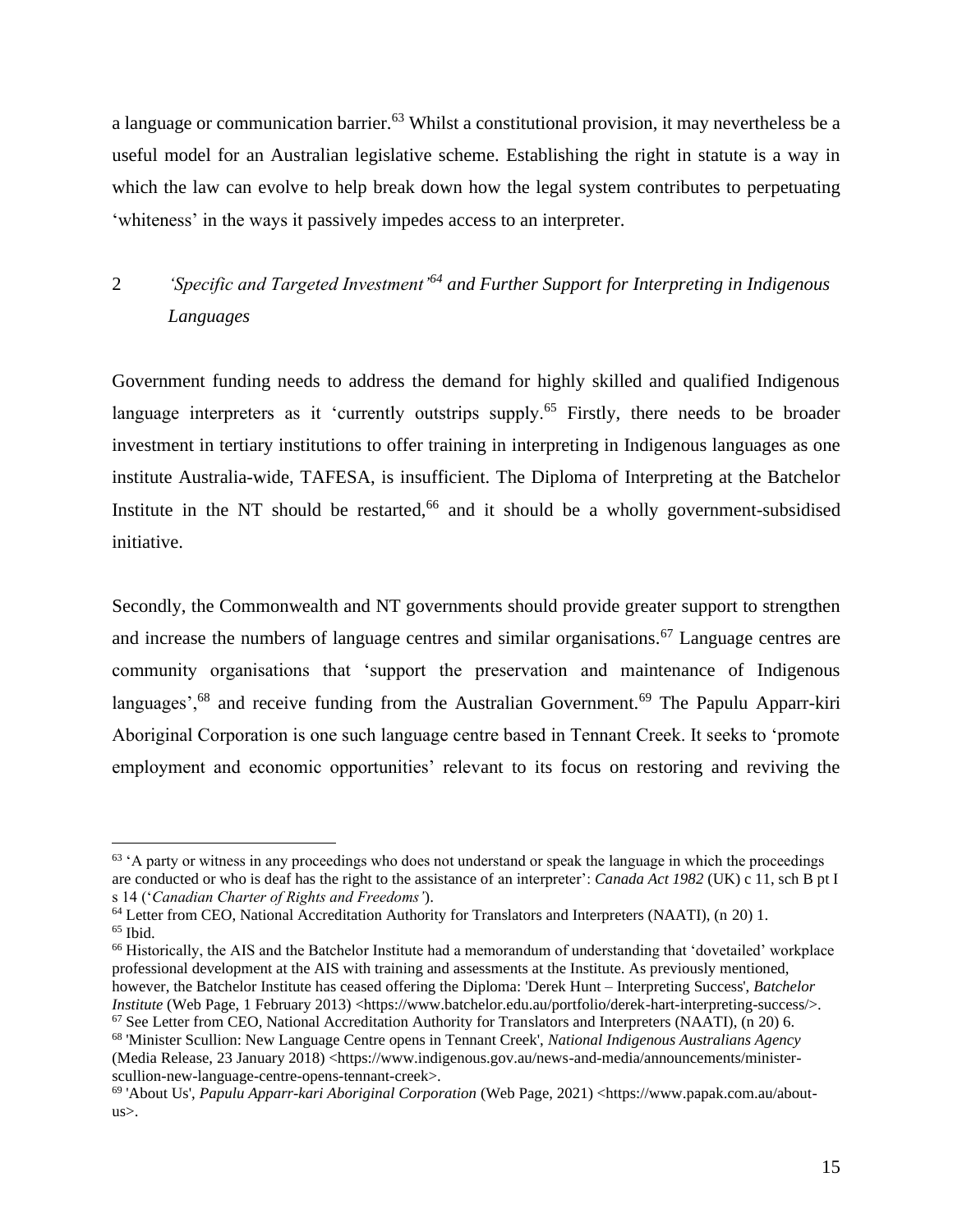languages of the Barkly region.<sup>70</sup> The important work of language centres would be crucial in incentivising people to become Aboriginal interpreters. This may in the long-term help reduce, for example, the problem of remoteness that interpreting services face.

Finally, funding should target increasing the number of NAATI-certified interpreters in the Northern Territory – especially establishing certification at NAATI professional level (a level which would help ensure higher quality legal interpreting). This would likely become more feasible for the NAATI as people are increasingly incentivised to become Aboriginal interpreters.

# VI CONCLUSION

<span id="page-15-0"></span>Australia's political and legal institutions have the ultimate responsibility when it comes to barriers that prevent *sufficient* access to Aboriginal interpreters in civil law matters in the NT. They are especially obliged to put in place legislative and funding reforms to address this issue; failing to do so tarnishes Australia's legal system. Insufficient access to interpreters reinforce and centralises whiteness within the courts – contributing to continuing the practices of oppression and marginalisation of Aboriginal and Torres Strait Islander peoples.

WORD COUNT: 3200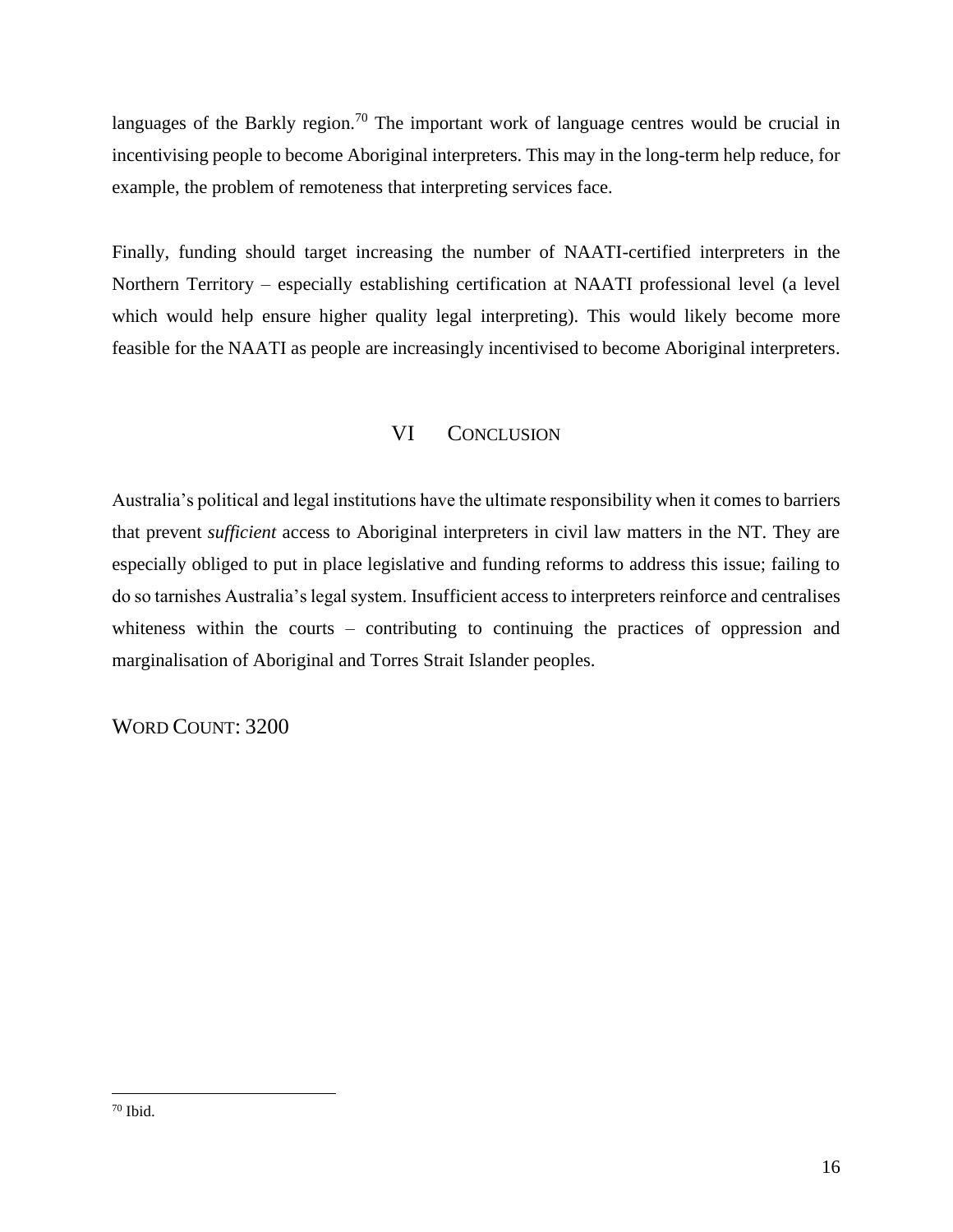# Bibliography

#### A *Articles/Books/Reports*

Australian Institute of Interpreters and Translators Inc, 'AUSIT Code of Ethics and Code of Conduct' (2012) <https://ausit.org/code-of-ethics/>

Australian Law Reform Commission, *Pathways to Justice—An Inquiry into the Incarceration Rate of Aboriginal and Torres Strait Islander Peoples* (Final Report No 133, December 2017)

Commonwealth of Australia, *National Indigenous Languages Report* (Report, 2020)

Commonwealth Ombudsman, *Accessibility of Indigenous Language Interpreters* (Report No 6, December 2016)

Darwin Community Legal Service, *Use of Interpreters Policy* (Policy, 2021)

Du, Biyu (Jade), 'Multilingualism in legal space: the issue of mutual understanding in ELF communication between defendants and interpreters' (2019) 16(3) *International Journal of Multilingualism* 317

Eades, Diana, 'Taking evidence from Aboriginal witnesses speaking English: Some sociolinguistic considerations' [2015](126) *Precedent* 44

Feiring, Eli and Stine Westdahl, 'Factors influencing the use of video interpretation compared to in-person interpretation in hospitals: a qualitative study' (2020) 20(856) *BMC Health Services Research* 1

Fricker, Miranda, *Epistemic Injustice: Power and the Ethics of Knowing* (Oxford University Press, 2007)

Judicial Council on Cultural Diversity, *Recommended National Standards for Working with Interpreters in Courts and Tribunals* (Report, 2017)

Law Society Northern Territory, *Indigenous protocols for lawyers* (Report, 2015)

Lindner, Anna, 'Defining Whiteness: Perspectives on Privilege' (2018) 18(2) *gnovis* 43

Liu, Xin and Sandra Hale, 'Achieving accuracy in a bilingual courtroom: the effectiveness of specialised legal interpreter training' (2018) 12(3) *The Interpreter and Translator Trainer* 299

Mako, Shamiran, 'Cultural Genocide and Key International Instruments: Framing the Indigenous Experience' (2012) 19(2) *International Journal on Minority and Group Rights* 175

Nakata, Martin, 'The Cultural Interface' (2007) 36(S1) *The Australian Journal of Indigenous Education* 7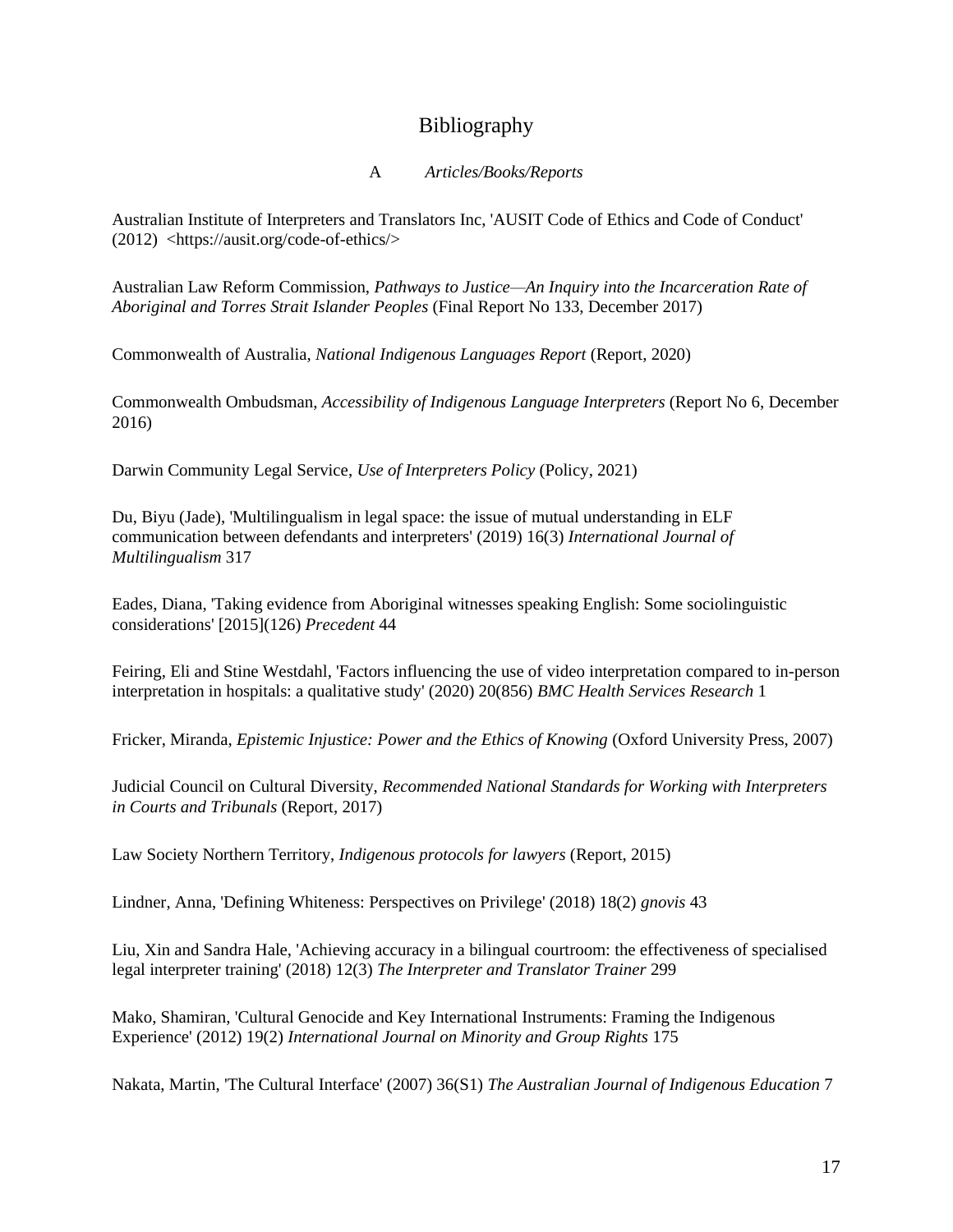Northern Territory Government Department of Local Government, Housing and Community Development, *Strengthening our Community* (Annual Report, 2019-20)

Stauffer, Jill, *Ethical Loneliness* (Columbia University Press, 2015)

Stern, Ludmila and Xin Liu, 'Ensuring interpreting quality in legal and courtroom settings: Australian Language Service Providers' perspectives on their role' (2019) [July 2019](32) *The Journal of Specialised Translation* 90

Stern, Ludmila and Xin Liu, 'See you in court: how do Australian institutions train legal interpreters?' (2019) 13(4) *The Interpreter and Translator Trainer* 361

Watson, Irene, 'Buried alive' (2002) 13(3) *Law and Critique* 253

B *Cases*

*Dairy Farmers Co-operative Milk Co Ltd v Acquilina* (1963) 109 CLR 458

*Ebatarinja v Deland* (1998) 194 CLR 444

C *Legislation*

*Canada Act 1982* (UK) c 11, sch B pt I ('*Canadian Charter of Rights and Freedoms'*)

D *Other*

'Aboriginal interpreter training', *NT.GOV.AU* (Web Page, 8 January 2016) <https://nt.gov.au/community/interpreting-and-translating-services/aboriginal-interpreterservice/aboriginal-interpreter-training>

'Aboriginal languages in NT', *NT.GOV.AU* (Web Page, 19 July 2018) <https://nt.gov.au/community/interpreting-and-translating-services/aboriginal-interpreterservice/aboriginal-languages-in-nt>

'About the Aboriginal Interpreter Service', *NT.GOV.AU* (Web Page, 25 June 2021) <https://nt.gov.au/community/interpreting-and-translating-services/aboriginal-interpreter-service/aboutthe-aboriginal-interpreting-service>

'About Us', *Papulu Apparr-kari Aboriginal Corporation* (Web Page, 2021) <https://www.papak.com.au/about-us>

'About Us', *NAATI* (Web Page, 2021) <https://www.naati.com.au/about-us/>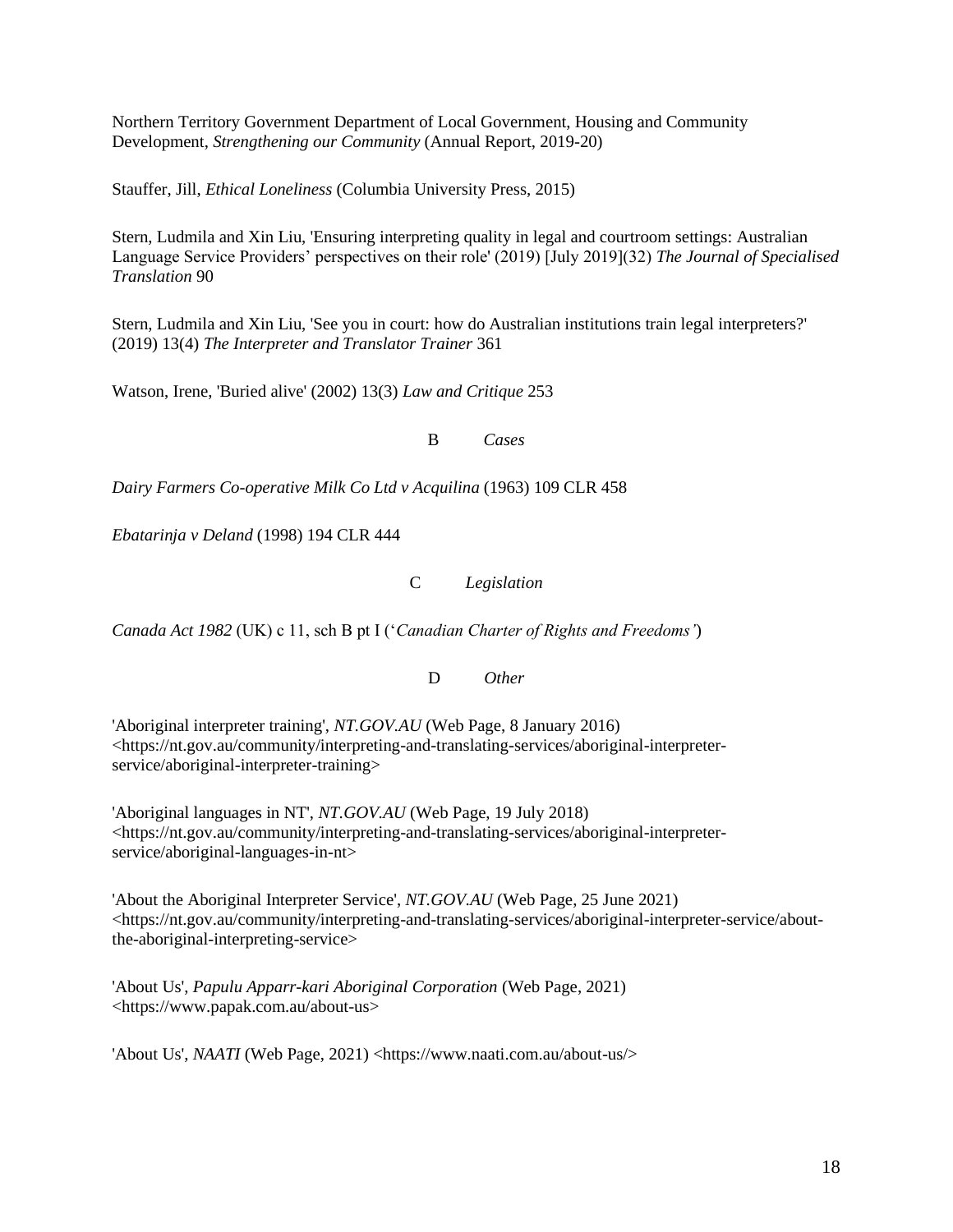'Certified Provisional Interpreter', *NAATI* (Web Page, 2021) <https://www.naati.com.au/becomecertified/certification/certified-provisional-interpreter/>

Conversation with Training Manager, Aboriginal Interpreter Service (Angus Mackie-Williams, Phone Call, 8 October 2021)

'Derek Hunt – Interpreting Success', *Batchelor Institute* (Web Page, 1 February 2013) <https://www.batchelor.edu.au/portfolio/derek-hart-interpreting-success/>

Email from Project Manager, Indigenous Interpreting Project, NAATI, to Angus Mackie-Williams, 30 September 2021

'Fees for Aboriginal Interpreter Service', *NT.GOV.AU*, 8 October 2020) <https://nt.gov.au/community/interpreting-and-translating-services/aboriginal-interpreter-service/fees-foraboriginal-interpreter-service>

'Funding under the IAS', *National Indigenous Australians Agency* (Web Page, 2021) <https://www.niaa.gov.au/indigenous-affairs/grants-and-funding/funding-under-ias>

'Getting an interpreter', *Queensland Courts* (Web Page, 27 June 2019) <https://www.courts.qld.gov.au/services/getting-an-interpreter>

'Interpreter Program Registration', *The Unified Judicial System of Pennsylvania* (Web Page, 2021) <https://www.pacourts.us/judicial-administration/court-programs/interpreter-program/interpreterprogram-registration>

'Interpreters', *ACT Magistrates Court* (Web Page) <https://courts.act.gov.au/magistrates/coming-tocourt/get-support/interpreters>

'Interpreters', *Courts and Tribunals Tasmania* (Web Page, 23 April 2014) <https://www.courts.tas.gov.au/about\_us/services/interpreters>

'Interpreters', *Federal Court of Australia* (Web Page) <https://www.fedcourt.gov.au/services/interpreters>

'Interpreters', *Magistrates' Court of Victoria* (Web Page, 2 July 2019) <https://www.mcv.vic.gov.au/findsupport/interpreters>

'Interpreters and Translators', *Supreme Court of Western Australia* (Web Page, 1 March 2019) <https://www.supremecourt.wa.gov.au/I/interpreters\_and\_translators.aspx>

'Interpreters and translators', *Supreme Court of New South Wales* (Web Page, 12 December 2019) <https://www.supremecourt.justice.nsw.gov.au/Pages/sco2\_facilitiessupport/sco2\_interpretersandtranslat ors.aspx>